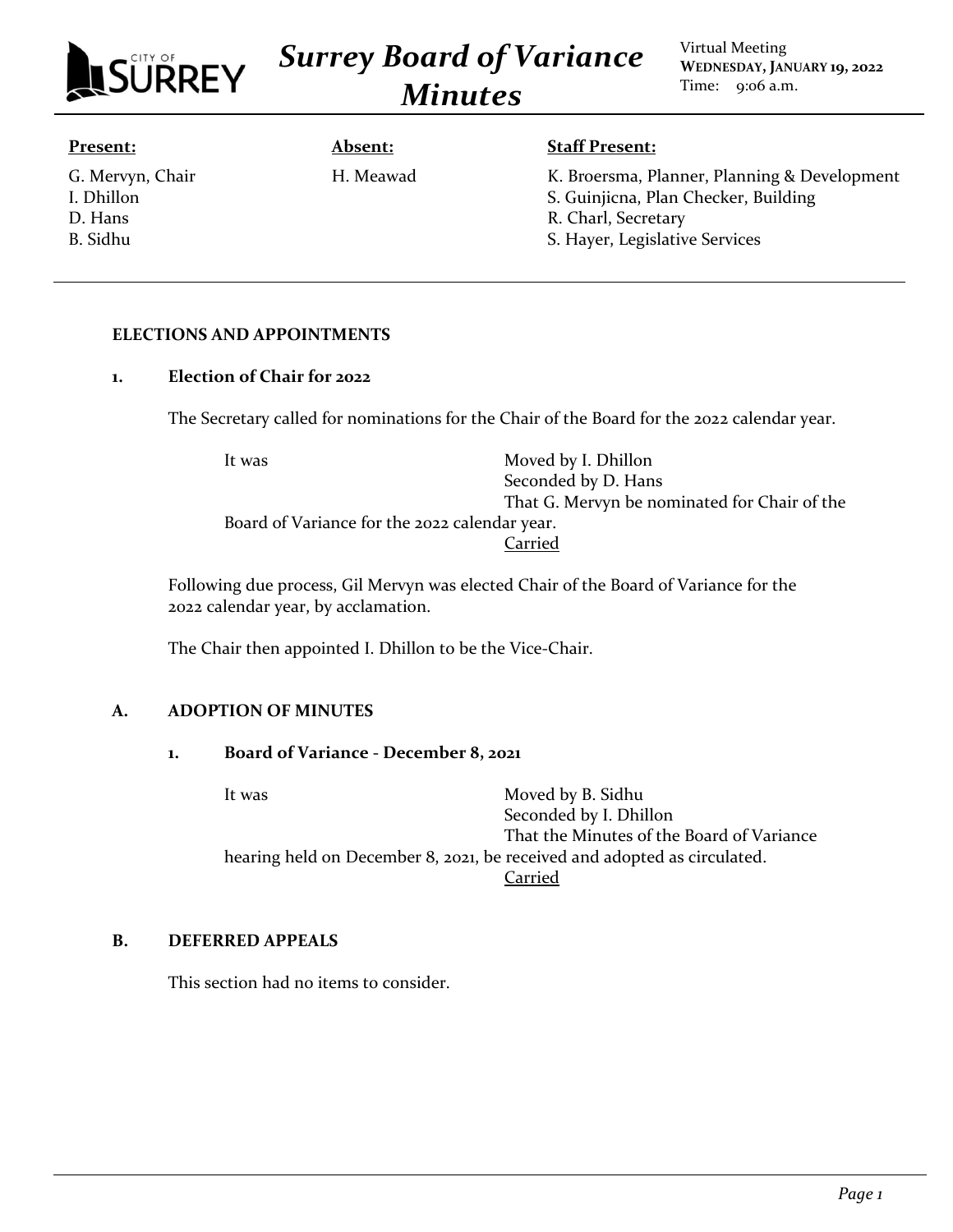### **C. NEW APPEALS**

#### **1. Appeal No. 22-01 – Dhott**

*For permission to reduce the north side yard setback from 4.5 metres to 1.2 metres, to permit the enclosure of an existing carport at 2022 – 181 Street.*

The Board acknowledged H. Dhott, the Appellant, in attendance to speak to the application.

The Chair confirmed that there were no persons present to speak to the application and that no correspondence had been received in response to the notification regarding the appeal.

The Chair then called on the Appellant to present their appeal.

The Appellant advised that the property was purchased in February 2021 and is seeking a variance to the RF (Single Family Residential) Zone, to reduce the north side yard setback from 4.5 metres to 1.2 metres, to permit the enclosure of an existing carport. At the time of purchase, the Appellant was unaware that the existing carport was built without the requisite permits and speculated that the carport was built some time ago. During the renovation process, an extensive mould issue was discovered and, as a result, demolition works were undertaken. The Appellant received Notice of Complaint from the Bylaws Division for carrying out works without the appropriate permits. The Appellant has since ceased these works and has applied for the appropriate permits with the City.

The Appellant advised that they had originally wished to renovate the existing home and add an extension; however, since they purchased the property as part of a multi-deal offer, this is no longer feasible as their budget is limited. The purpose of the requested variance is to enclose the existing carport and use this space as a playroom and office. The proposed variance would affect the northern side of the property, which would only affect the front portion of the property. The rear of the property would remain unaffected.

In response to questions from the Board, the Appellant made the following comments:

- The Appellant had begun renovation works when the mould issue was discovered. In carrying out the remedial works the City issued a Notice of Complaint.
- The Appellant confirmed a Stop Work Order was not issued.
- The Appellant has three children; the house has five bedrooms.
- Moving the addition to the right-side of the property is less desirable and more costly due to the slope of the property, a two-storey addition would be required. In addition, there are two septic lines located nearby.

In reviewing photographs of the site and the floorplans, Members of the Board made the following comments regarding the requested variance:

- There was no foundation to support the existing carport.
- The existing carport lines up with the rear of the building.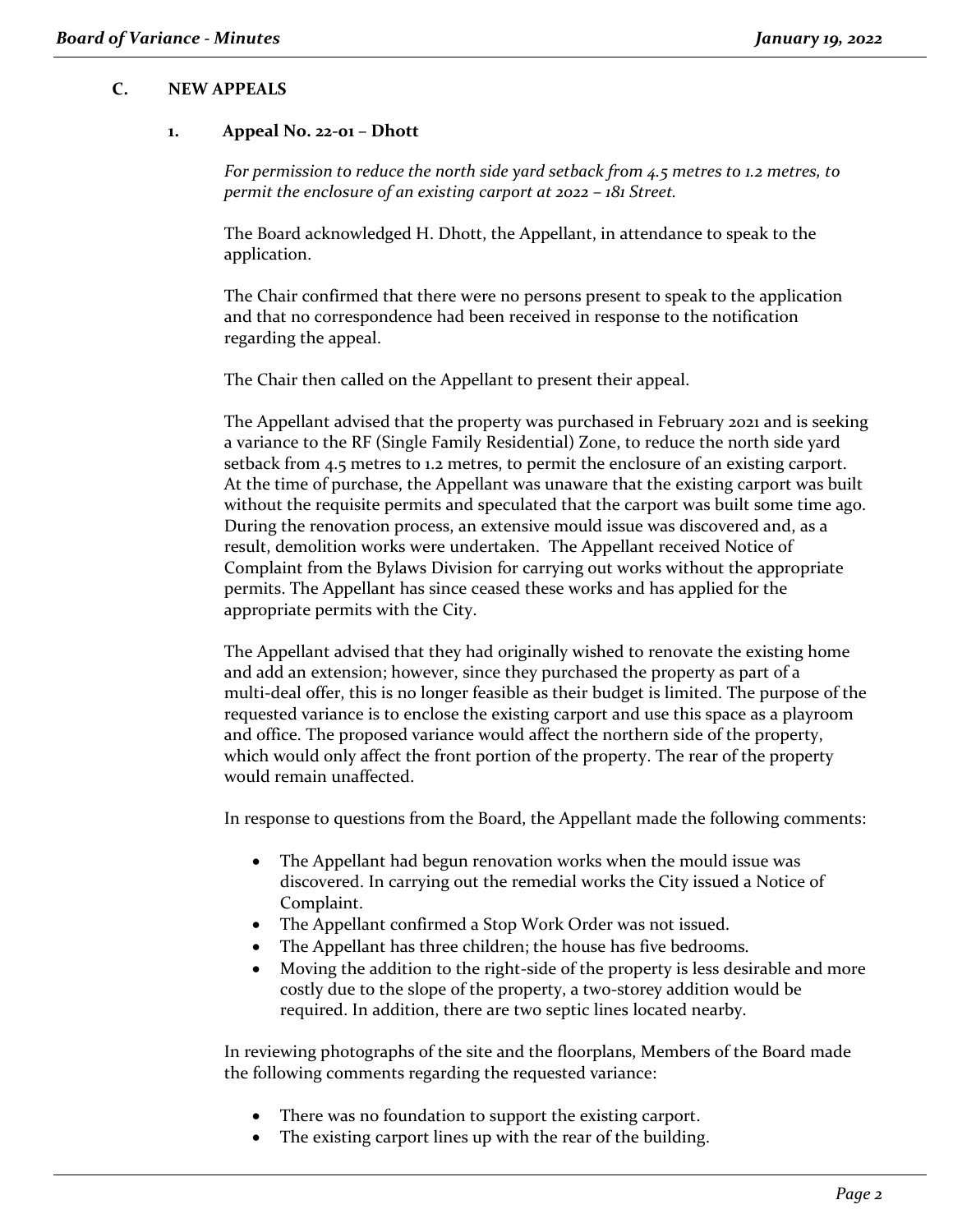- The Appellant's appeal is inaccurate. While the Appellant has stated that the variance was being requested to enclose the existing carport, the floor plans indicate that, in fact, the Appellant is seeking a variance to relax the side yard setback to permit the construction of an addition to the property, which appears to extend further than the existing carport. In addition, it is unlikely that the existing carport could be retained as part of this proposal.
- The Board's role is to consider situations where undue hardship would result from the application of the Zoning Bylaw in unique circumstances and in cases where there is something unusual about the site which was not entertained by the bylaw when it was first adopted
- This site and the circumstances are not unique. There are a variety of different options to develop the site.
- This is not a situation in which the bylaw is the issue. This is a situation where the original siting of the principal residence at the extreme northern side of the lot, prevented any future additions to the north side of the building
- The Appellant has not demonstrated undue hardship, resulting from the application of the Zoning Bylaw.
- Cost savings alone is not sufficient to demonstrate undue hardship.
- The Appellant is still able to pursue the Development Variance Permit process and appear before Council, as this process does not require the Appellant to demonstrate undue hardship.

It was Moved by I. Dhillon Seconded by B. Sidhu

That the Board finds that undue hardship would not be caused to the Appellant by compliance with the Zoning Bylaw and orders that Appeal No. 22-01, permission to reduce the north side yard setback from 4.5 metres to 1.2 metres, to permit the enclosure of an existing carport at 2022 – 181 Street, as presented to the Board, be denied.

Carried

## **D. OTHER BUSINESS**

### **1. Verbal Update: The 80/20 Rule and Floodplain Issues**

Following the Board's request on December 8, 2021, to appear as a delegation at a Development Advisory Committee, the Chair met with senior staff from the Planning and Development department to discuss the Board's concerns. The Chair felt that while this was a positive step, to date, the Board's concerns have not been adequately communicated. This may be due to the fact that the Board has not been able to directly communicate their concerns to Council, as currently, these concerns are presented to Council as part of the Board's minutes. The Chair, with the support of the Board Members, proposed that a position paper be drafted to outline the key issues, provide relevant background information, and recommendations for effecting change. The Chair will circulate the draft paper to Board Members for their review and welcomes additional comments or recommendations. Once the position paper has been finalized, the Board will provide it to the Planning and Development department for review.